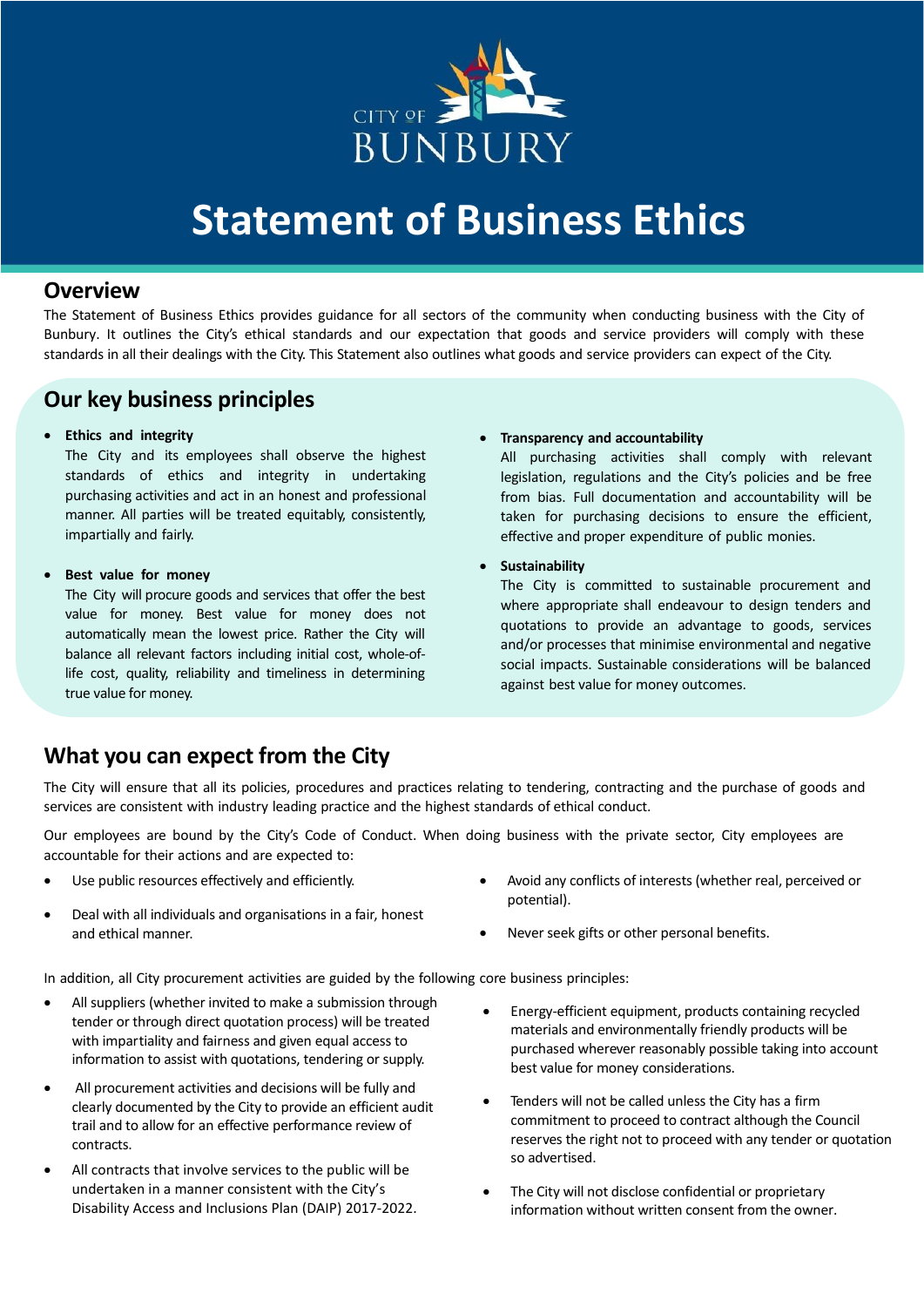# **What we ask of you**

The City requires all private sector providers of goods and services to observe the following principles when doing business with the City:

- **•** Comply with all Australian Laws.
- **•** Gain an understanding of the City's policies and procedures relating to purchasing, including an understanding of this Statement (all available on the City's website).
- **•** Provide accurate and reliable advice and information when invited or required.
- **•** Declare actual, perceived or potential conflicts of interests as soon as you or your employees become aware of the conflict.
- **•** Act ethically, fairly and honestly in all your dealings with the City.
- **•** Take all reasonable measures to prevent the disclosure of confidential City information.
- **•** Do not engage in any form of collusive practice, including offering City employees or Elected Members inducements or incentives designed to improperly influence the conduct of their duties.
- **•** Do not discuss City business or information in the media.
- **•** Assist the City to prevent unethical practices in business relationships by reporting such practices**.**

## **Why is compliance important?**

By complying with the City's Statement of Business Ethics, you will be able to advance your business objectives and interests in a fair and ethical manner. As all City suppliers of goods and services are required to comply with this Statement, compliance will not disadvantage you in any way.

You should also be aware of the consequences of not complying with the City's ethical requirements when doing business with the City. Improper or unethical conduct could lead to termination of contracts or loss of future work with the City. Overall any business reputation can also be detrimentally effected if corrupt and criminal behaviour is made public.

Complying with the City's business principles will also prepare your business for dealing with the ethical requirements of other local governments and public sector agencies should you choose to do business with them.

## **Guidance notes**

### **Incentives, gifts and benefits**

The City's employees and Elected Members do not expect to receive, or be the recipients of gifts, benefits or incentives as a result of our business relationship with goods or service providers. Goods and service providers are requested to refrain from offering such incentives, gifts or benefits to employees or Elected Members. The City's Code of Conduct provides for the type of incentives, gifts and benefits that can be received by Elected Members and employees. If wanting to give a gift, please check with the proposed recipient as to whether a gift can be accepted, or alternatively view the City's Code of Conduct.

### **Conflicts of interest**

All City employees and Elected Members are required to disclose any real or potential conflicts of interest. The City extends this requirement to all City business partners, contractors and suppliers.

### **Confidentiality**

All City information must be treated as confidential unless otherwise indicated. The City will maintain appropriate confidentiality and not disclose propriety information unless legally obligated to do so.

### **Safety**

The City of Bunbury strives for continuous improvement while creating a strong safety and health culture within all aspects of City activities. This commitment to safety is the City's highest priority and will not be compromised. All employees, including volunteers and contractors, are required to take all reasonable

care to ensure their own safety and that of others in the workplace.

### **Communication between parties**

All communications should be clear, direct and accountable to minimise the risk of perception of inappropriate influence being brought to bear on the business relationship. Canvassing of Elected Members during a tender process will disqualify bids from further consideration and contact with Elected Members during work for the City is prohibited unless expressly authorised by the City.

#### **Use of City equipment, resources and information**

All City equipment, resources and information should only be used for its proper official purpose.

#### **Contracting employees**

All contracted and sub-contracted employees are expected to comply with this Statement. If you employ sub-contractors in your work for the City, you must make them aware of this Statement. All contractors and sub-contractors will be required to undertake an annual induction process prior to commencing business with the City.

#### **Secondary Employment**

Employees are not permitted to engage in private work with any person that has an interest in a proposed or current contract with the City.

#### **Intellectual property rights**

In business relationships with the City, parties will respect each other's intellectual property rights and will formally negotiate any access, license or use of intellectual property.